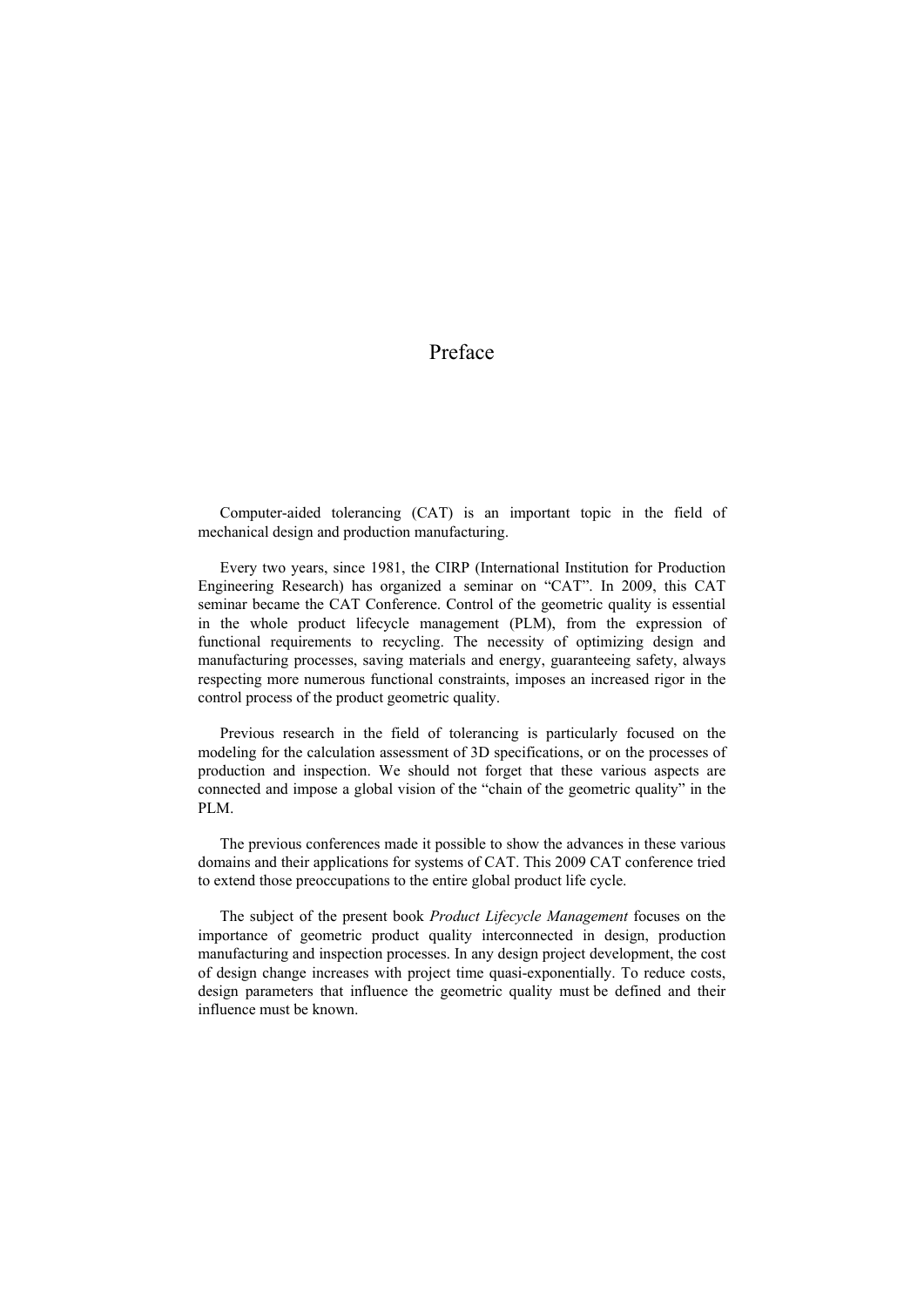## xx Product Lifecycle Management

Increasingly realistic simulation software must be used with the best parameters and coherent data for all the process stages of design, manufacturing, assembly and inspection.

This book is an excellent resource for anyone interested in CAT, and it is intended for a wide audience, including:

– researchers in the fields of product design, computer-aided process planning, precision engineering, inspection, quality, inspection and dimensional and geometric tolerancing;

– teachers, instructors and students of design courses that are offered either for degrees by universities and technical schools, or for professional development through commercial short-courses;

– practitioners of design, design engineers, manufacturing engineers, staff in R&D and production departments at industries that make mechanical components and machines;

– software developers for CAD/CAM/CAX and CAT application packages;

– technicians and engineers of standardization, who are interested in the evolving ISO standards for tolerancing in mechanical design, manufacturing, and inspection;

– individuals interested in design, assembly, manufacturing, precision engineering, inspection, and CAD/CAM.

Following the editor's preface, the book is organized into 4 parts:

– tolerance analysis and synthesis;

– simulation of assemblies;

- measurement;
- tolerancing in the PLM.

Although some chapters cover far more than one topic, due to the general theme of the conference, we have chosen the most representative topics to include in this book. These have been classified according to the most representative themes.

Part I focuses on the more general problems of tolerance analysis and synthesis, for tolerancing in mechanical design and manufacturing processes, including statistical tolerancing approaches, for the management of the quality connected to manufacturing. A large number of papers were presented on this important topic, only the most representative have been selected for this book.